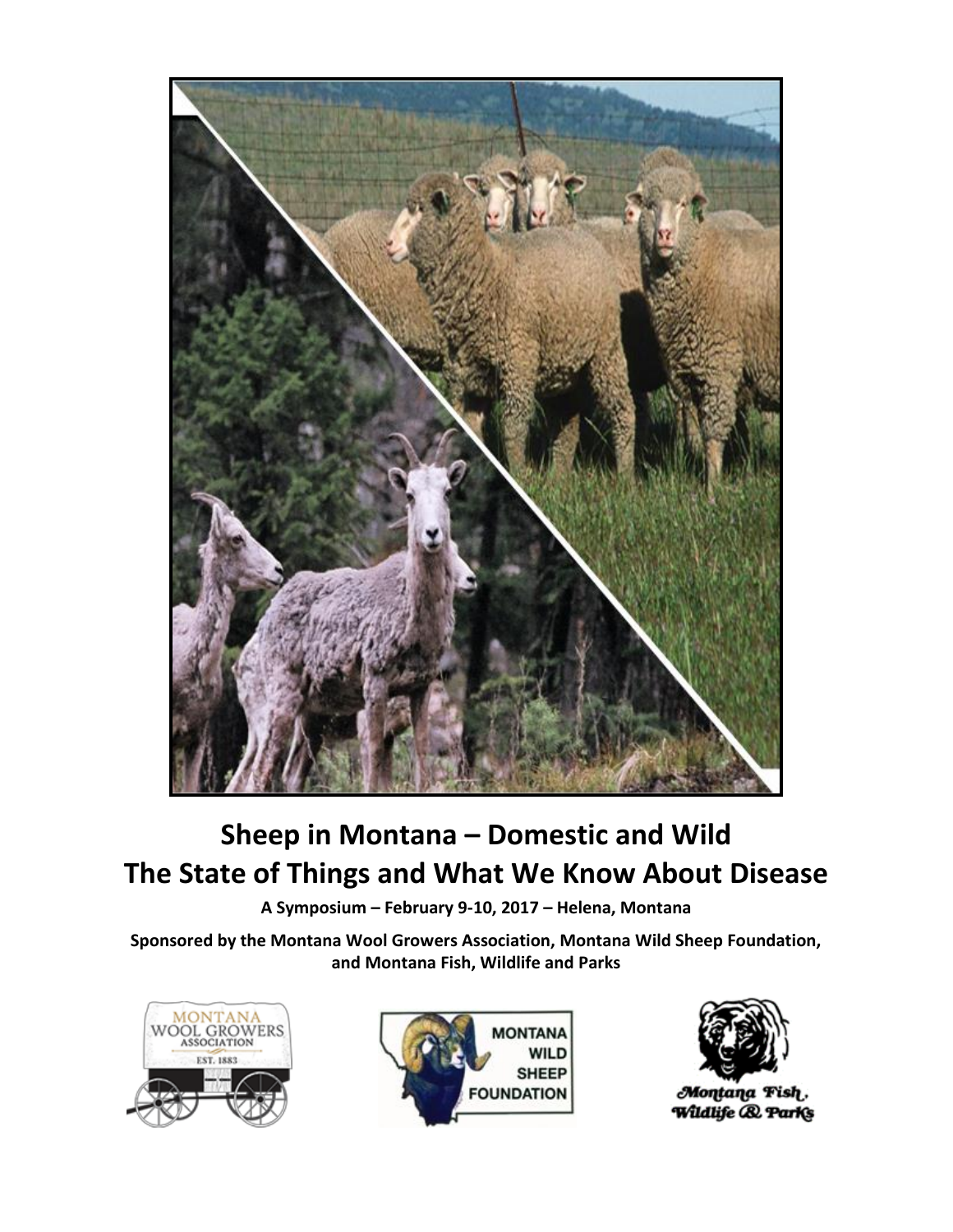# **Sheep in Montana – Domestic and Wild The State of Things and What We Know About Disease**

**A Symposium – February 9-10, 2017 Radisson Colonial Inn, Helena, Montana**

### **Sponsored by the Montana Wool Growers Association, Montana Wild Sheep Foundation, and Montana Fish, Wildlife and Parks**

# **Thursday, February 9, 2017**

| 1:00 | Welcome, Purpose and Ground Rules              | John Vore                                       |
|------|------------------------------------------------|-------------------------------------------------|
| 1:10 | The State of the Sheep Industry in Montana     | Dave McEwan                                     |
| 1:40 | The State of Bighorn Sheep in Montana          | John Vore/Kurt Alt                              |
| 2:10 | Disease Research in Domestic Sheep             | Drs. Don Knowles/Maggie Highland/Bret<br>Taylor |
| 2:40 | Bighorn/Domestic Sheep Disease Research at WSU | Dr. Tom Besser                                  |
| 3:10 | <b>Break</b>                                   |                                                 |
| 3:30 | The British Columbia Experience - Domestic     | Lori Vickers                                    |
| 4:00 | The British Columbia Experience - Wild         | Dr. Helen Schwantje                             |
| 4:30 | Bighorn Sheep Disease Research in Nevada       | Dr. Peregrine Wolff                             |
| 5:00 | Adjourn                                        |                                                 |

### **Friday, February 10, 2017**

| 8:00  | Day 2 - Bringing It Home to Montana             | John Vore                                          |
|-------|-------------------------------------------------|----------------------------------------------------|
| 8:10  | MSU, Immunology & Infectious Diseases           | Drs. Mark Jutila/Raina Plowright/Jovanka<br>Voyich |
| 9:10  | <b>Sheep Nutritional Considerations</b>         | Dr. Whit Stewart                                   |
| 9:40  | Asst. Dean of College of Agriculture, MSU       | Dr. Barry Jacobson                                 |
| 10:10 | <b>Break</b>                                    |                                                    |
| 10:30 | The Montana State-wide Bighorn Sheep Initiative | Dr. Robert Garrott                                 |
| 11:00 | Montana's Bighorn Health Monitoring             | Drs. Jennifer Ramsey/Emily Almberg                 |
| 11:30 | Moving Forward - A Working Group                | Dave McEwan/John Vore/Kurt Alt                     |
| 12:00 | Adjourn                                         |                                                    |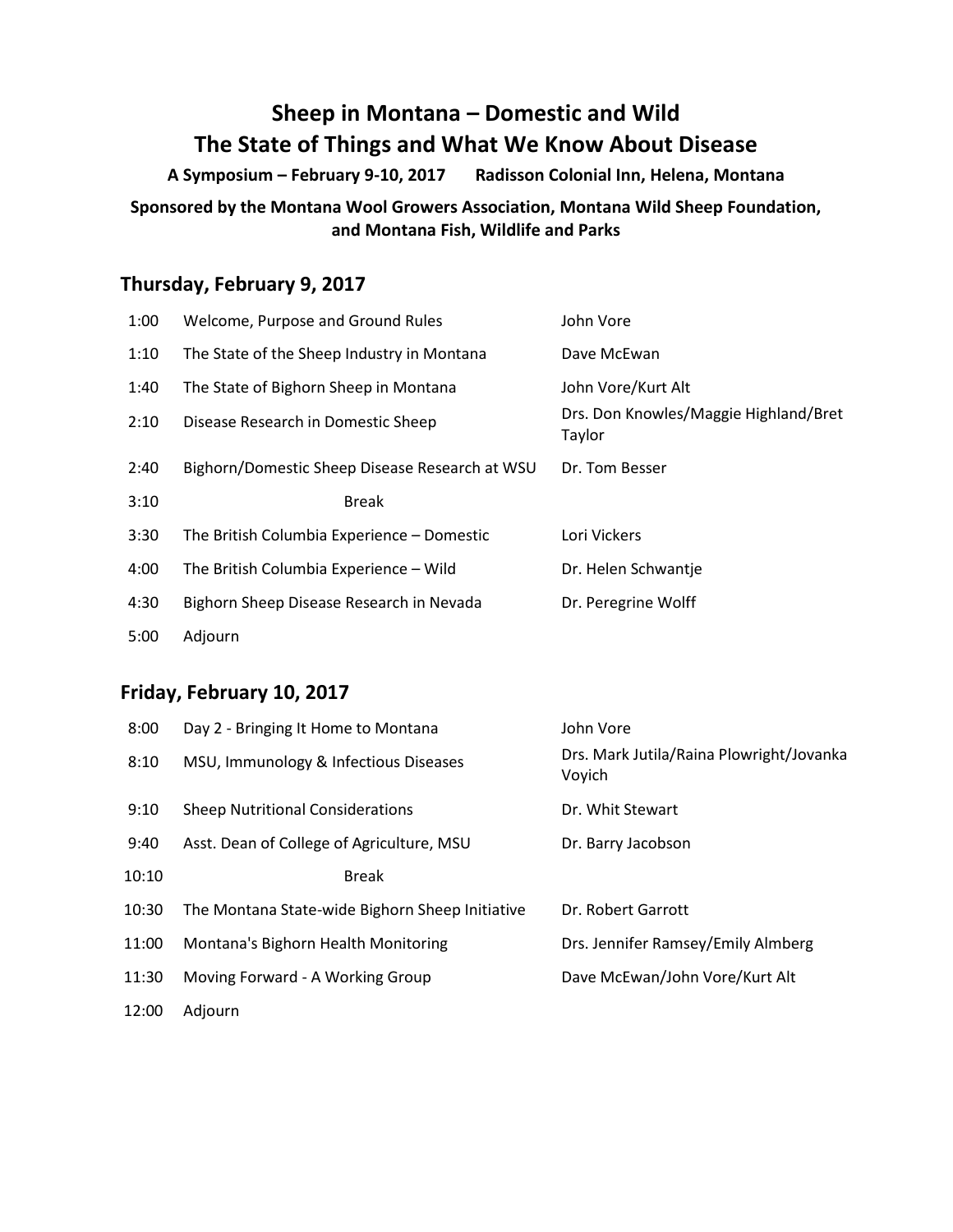## **Montana Wool Growers Association and Montana Wild Sheep Foundation Cooperative Agreement April 8, 2016 Choteau, Montana**

We, the Montana Wool Growers Association (MWGA) and the Montana Wild Sheep Foundation (MTWSF) are representatives of Montana's sheep industries, both domestic and bighorn. On March 24th, 2016 we met in Choteau to discuss our mutual interests in enhancing Montana's bighorn sheep population, while protecting Montana's existing agriculture operations. We do not see these goals as mutually exclusive. As our two organizations came to the table to find realistic and practical solutions to issues facing both the domestic and wild sheep industries in Montana, it became apparent that our common ground was far greater than our differing opinions.

Both organizations firmly believe in sound conservation practices, defined as prudent use of our natural resources, with a strong desire to see Montana's bighorn health and herd sizes increase while maintaining Montana's ranking in the top 10 domestic sheep producing states in the U.S. We jointly believe there is room on the Montana landscape for both domestic and bighorn sheep, just not in a manner that allows for comingling.

Both the MWGA and MTWSF are troubled by the growing trend of environmental groups using lawsuits as the means to push wildlife management agendas that neither promote multiple use of public lands nor allow Montana sportsmen to have a say in the management of wildlife species they fund through purchase of hunting licenses. We are also troubled by growing divisions in Montana's Legislature that result in attempts to pit our two organizations against each other, and that result in win-lose scenarios that fracture both Montanan's cherished private property rights and cherished public trust resources. This is not a productive exercise for either Montana's bighorn sheep or domestic sheep interests. What is productive is for organizations like ours, to sit down, roll up our sleeves, and work to find and implement on the ground solutions to our mutual problems.

MWGA and MTWSF will strive to accomplish our mutual goals of a healthy and value‐added domestic sheep industry and healthy, growing and robust bighorn sheep populations, for the benefit of sportsmen, sheep producers, wildlife viewers, and general citizens, through science-based management, research, and on-the-ground application of current knowledge. For this to be accomplished, MWGA and MTWSF understand the important role collaborative efforts between private landowners, the domestic sheep industry, and Montana's sportsmen play in protecting and enhancing Montana's bighorn sheep population and domestic sheep industry. Cooperation, not litigation, is the key to meeting Montana FWP's Conservation Strategy of establishing 5 new bighorn herds in Montana, each decade. Such cooperation comes in the form of: on-the-ground management actions such as maintaining spatial and physical separation between domestic sheep and bighorn sheep; ensuring that existing agriculture operations are not evicted from public lands as a result of bighorn sheep conservation efforts; applying results from predator/prey research; and implementing effective predator control efforts where required. In addition, we mutually believe in and advocate for well-designed bighorn sheep transplants and augmentation programs, mitigating loss of bighorn habitat to quickly escalating human development in areas proximate to or within bighorn herds, and delivering adequate funding, at both the state and federal levels, for bighorn and domestic sheep disease surveillance, collaborative research, and animal/range science knowledge.

With these aforementioned efforts in mind, moving forward, we intend to utilize the best available science in order to make the most informed management decisions. We will mutually promote both wild and domestic sheep, as both sides strive to find ways to profitably produce domestic sheep safely‐separated from bighorn sheep, allowing Montana's wild sheep populations to expand their distribution.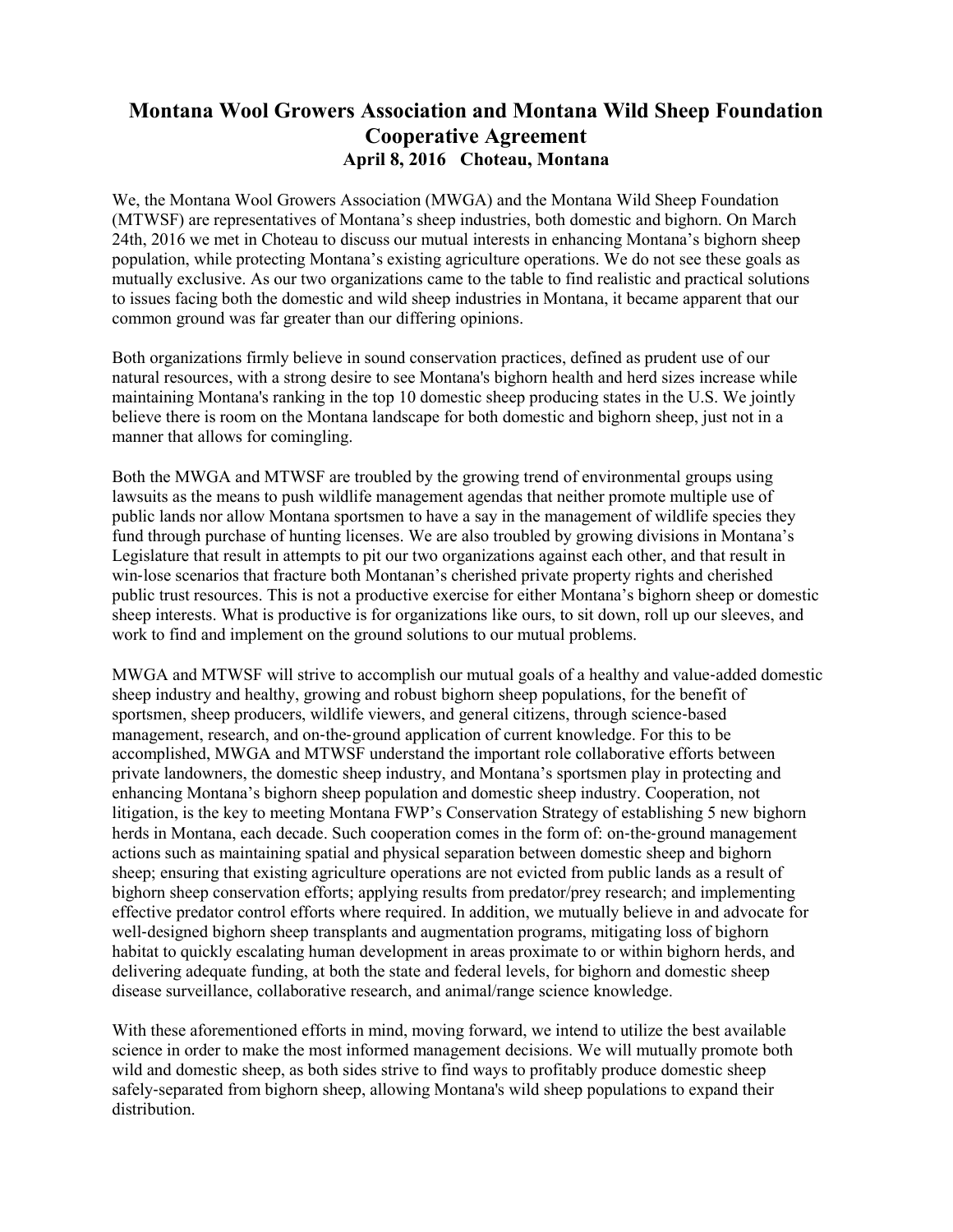Jointly, our two groups support continued funding of research in regard to disease transmission between domestic and bighorn populations, and also concur that, at present, while the science on bighorn pneumonia is being developed, the best method to prevent disease transmission is effective separation in time and space. While both group's missions would be made far easier if the federal court wasn't used as a surrogate to overturn sound state wildlife management policies, this collaborative approach is the only reasonable solution on the Montana landscape until such time as there can be federal litigation reform.

For this to succeed, we ask additional support from: Montana Governor Bullock's office, Montana Departments of Fish, Wildlife, and Parks, Livestock and Agriculture; and Montana State University Agriculture and Wildlife researchers, Washington State University Rocky Crate Foundation, and Idaho State University Agriculture/Wildlife research units; Montana Tribes; U.S. Department of Agriculture and Interior (Forest Service, BLM, ARS, USSES, etc.); agriculture interests and industry groups, conservation organizations, sportsmen groups, the Montana Legislature, and interested citizens. The next step in this process will be launching an all‐inclusive interaction working group to develop long-term solutions and strategies for both domestic and bighorn sheep in Montana. MWGA and MTWSF will jointly lead this effort as the primary stakeholders; however, this interaction working group will be open to all agencies, individuals, and groups that are interested.

Although we each favor different specific aspects of Montana's natural resources, we should all agree on the overall goals of wise management and conservation of our natural resources and enhancing the Montana way of life for future generations of Montanans. With people at the table, willing to do the hard work to find solutions, our mutual goals of maintaining and expanding healthy, huntable bighorn sheep populations and maintaining healthy domestic sheep production in Montana can be achieved without lawsuits, litigation and win-lose legislation.

Brian Solan Dave McEwen President President Helena, MT Galata, MT

MT Wild Sheep Foundation MT Wool Growers Association

2016‐04‐08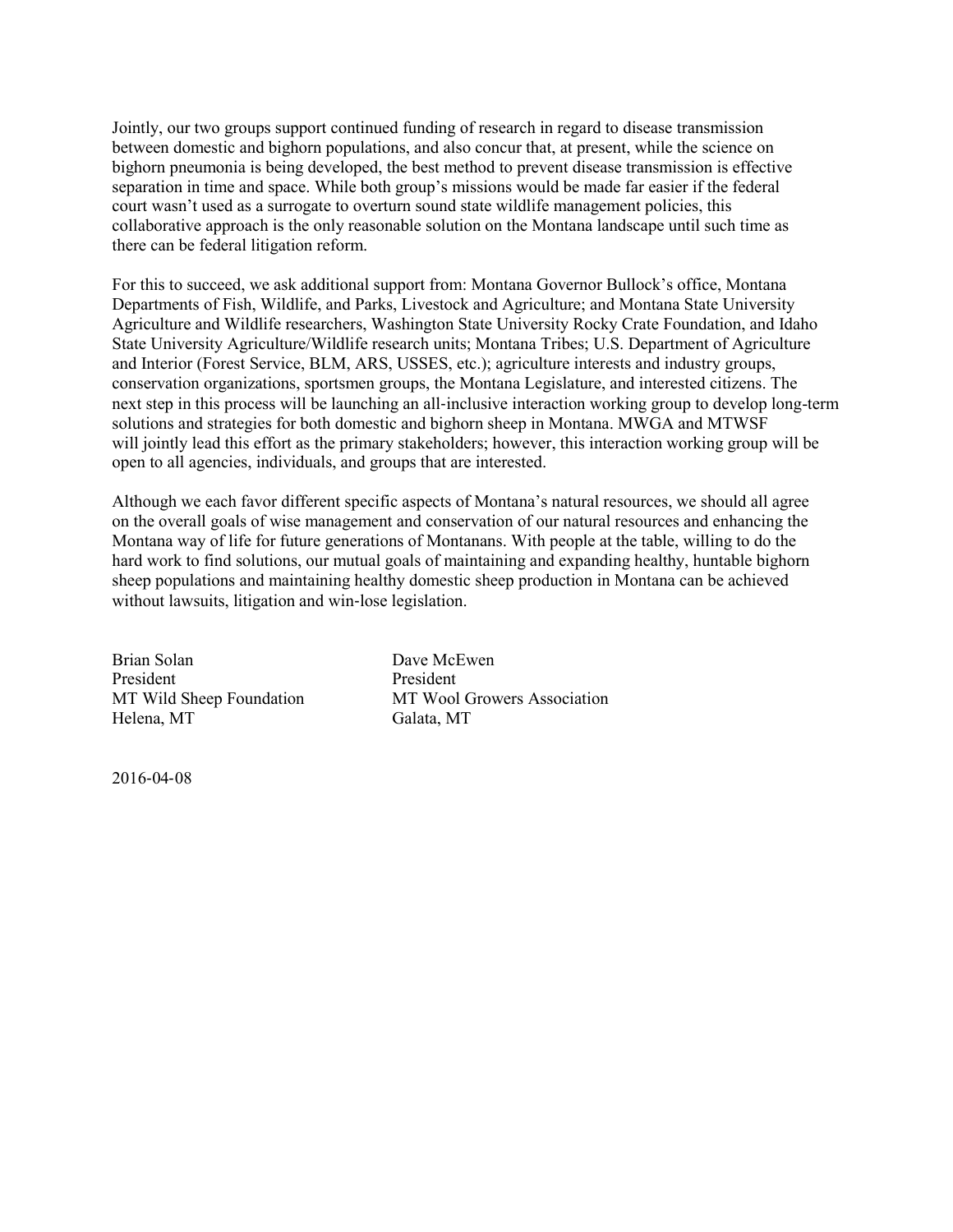# **Meet the Presenters**



**Dr. Emily Almberg** – Wildlife Disease Ecologist, Montana Fish, Wildlife & Parks

Emily studies the dynamics and ecology of infectious disease in wildlife populations. Her current work focuses on pneumonia in wild sheep, chronic wasting disease in cervids, and brucellosis in elk where she uses statistical, simulation, and field approaches to inform surveillance and management approaches.



#### **Kurt Alt** – Montana Wild Sheep Foundation

Kurt is the staff biologist for the Wild Sheep Foundation and works on behalf of both the National and the Montana Chapter. His 35 years with MTFWP included game range manager, wildlife biologist and Wildlife Manager. He has extensive experience in wildlife management and wildlife/agriculture conflict resolution in Montana and in countries spanning 5 continents. He earned his BS and MS in Fish and Wildlife Management from MSU. Kurt was born in Glasgow, MT, learned to swim in the Little Missouri River and grew up in Butte. His wife is a teacher currently stationed in Germany with the US military.



**Dr. Thomas Besser** – Professor, Washington State University, The Rocky Crate D.V.M. and Wild Sheep Foundation Chair in Wild Sheep Disease Research

Tom's principal research focuses on the epidemiology of zoonotic bacterial agents in their domestic animal reservoirs. He has recently been working on the etiology of bighorn sheep pneumonia and begun working on a very different problem associated with cross-species transmission of pathogenic bacteria: epizootic pneumonia of bighorn sheep.



#### **Mike Cox** – Staff Wildlife Biologist Nevada Department of Wildlife

In addition to state-wide agency responsibilities, Mike is the chairman of the Western Association of Fish and Wildlife Agencies' Wild Sheep Working Group. This group identifies priority topics and management challenges to wild sheep in the western U.S. and Canada; collaboratively develops solutions to those challenges; and fosters strong relationships between wild sheep agencies and wild sheep advocates. It has developed recommendations for management of domestic sheep and goats in wild sheep habitat.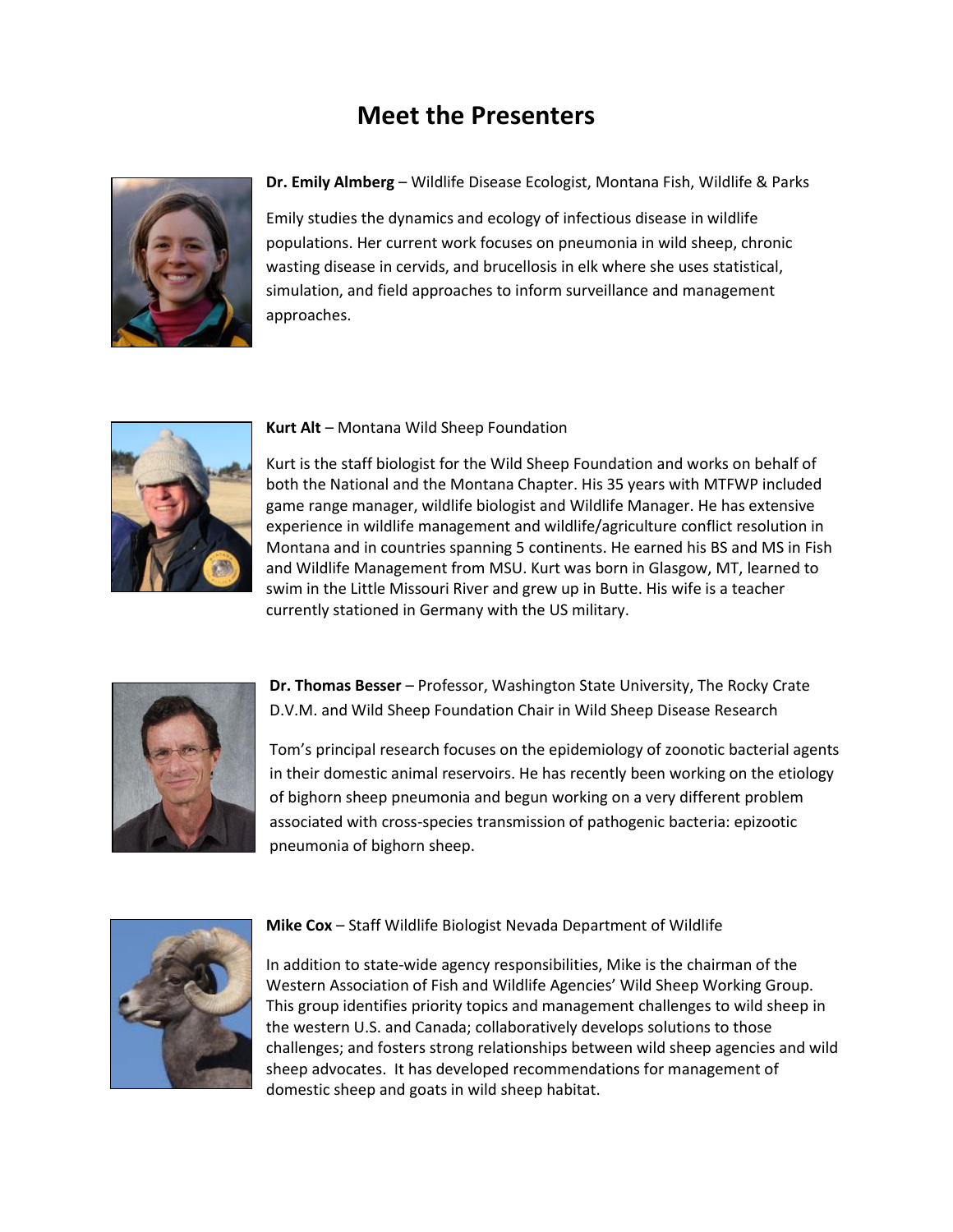

#### **Dr. Robert Garrott** – Professor, Dept. of Ecology, Montana State University

Bob's research focus is understanding the abiotic and biotic ecological processes that influence mammalian populations and communities. I work in both terrestrial and marine ecosystems and contribute to basic science as well as applied wildlife management and conservation through collaborations with state and federal natural resource agencies.



**Dr. Maggie Highland** – Animal Disease Research Scientist, USDA-ARS, Washington State University.

With a DVM from UW-Madison in 2006, general anatomic pathology training at UC-Davis and specialized training in zoo and wildlife pathology at the Milwaukee County Zoo and UW-Madison, Maggie is currently a diplomate of the American College of Veterinary Pathology. She completed a USDA Pathways PhD training program in the Dept. of Veterinary Microbiology and Pathology at Washington State University in 2016. She now has a full-time research position with the USDA-ARS-ADRU. Maggie's PhD and current research focus is small ruminant infectious diseases and immunology with special focus on bighorn sheep and domestic sheep interface issues and comparative immunology of these two species.



**Dr. Barry Jacobsen** – Associate Director of the College of Agriculture Montana State University and Montana Ag Experiment Station.

MSU provides education, research, and extension/outreach programs to meet the changing needs of Montana. The College of Ag and the Ag Experiment Station generate and disseminate knowledge and technological solutions to increase the competitiveness of communities capturing value from Montana's agricultural and natural resources, preserve environmental quality, and improve the quality of life for all our citizens.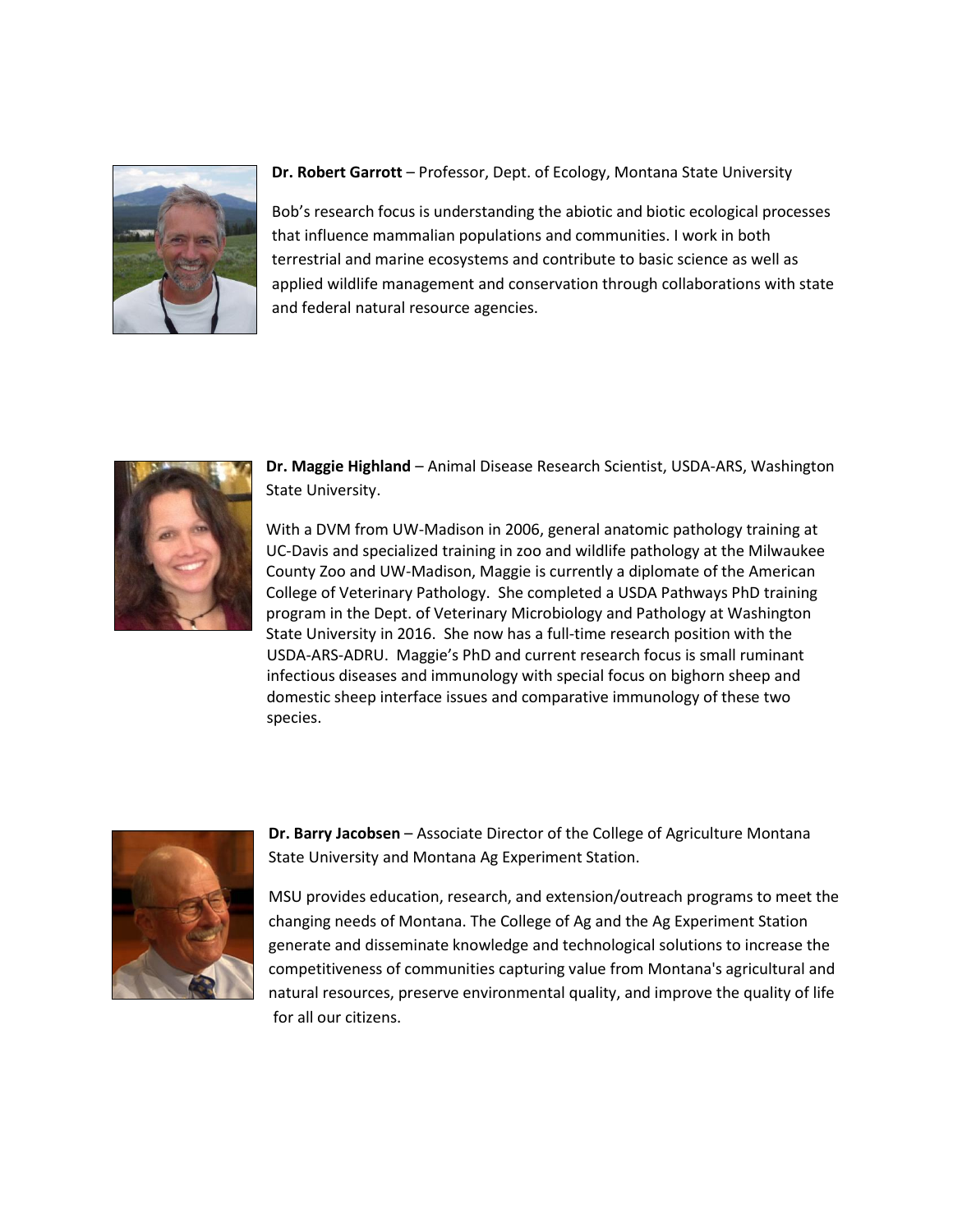

**Dr. Mark Jutila** – Dept. Head, Microbiology and Immunology, Montana State University.

Mark's research focuses on inflammatory disease and developmental immunology. His laboratory studies the molecular events that control leukocyte entry into sites of acute and chronic inflammation. Analyses of gamma/delta T cells are also pursued in the context of host immune responses and developmental immunology.



**Dr. Donald Knowles** - Professor & Research Leader, Veterinary Microbiology & Pathology, Animal Disease Research Unit, USDA-Pacific West Area.

The Animal Disease Research Unit provides solutions to infectious disease problems that have significant economic impact on the bovine, equine and small ruminant industries of the United States. ADRU's disease program is focused on novel methods to prevent disease transmission. Our mission also includes solving problems associated with scrapie, CWD, malignant catarrhal fever virus, bovine babesiosis and ovine progressive pneumonia virus.



**Dave McEwan** – President of the Montana Wool Growers Association

Dave has several years of experience in the sheep industry and has now served in every office of the MWGA. Dave and Lenora are 1st generation ranchers in the Sweet Grass Hills where they raise cows and sheep. Their children, Forrest and Johna, actively participate in running the ranch. Dave takes pride in the MWGA and looks forward to promoting Montana's sheep and wool products and advocating for its producer's rights.



**Dr. Raina Plowright** – Assistant Professor, Department of Microbiology and Immunology, Montana State University

Research in the Plowright Lab focuses on the dynamics of infectious diseases. We integrate field, lab and modeling approaches to study the dynamics of zoonotic pathogen spillover, the dynamics of diseases in wildlife reservoirs, and the effects of diseases on wildlife health. Our work has implications for public health, veterinary health and wildlife conservation.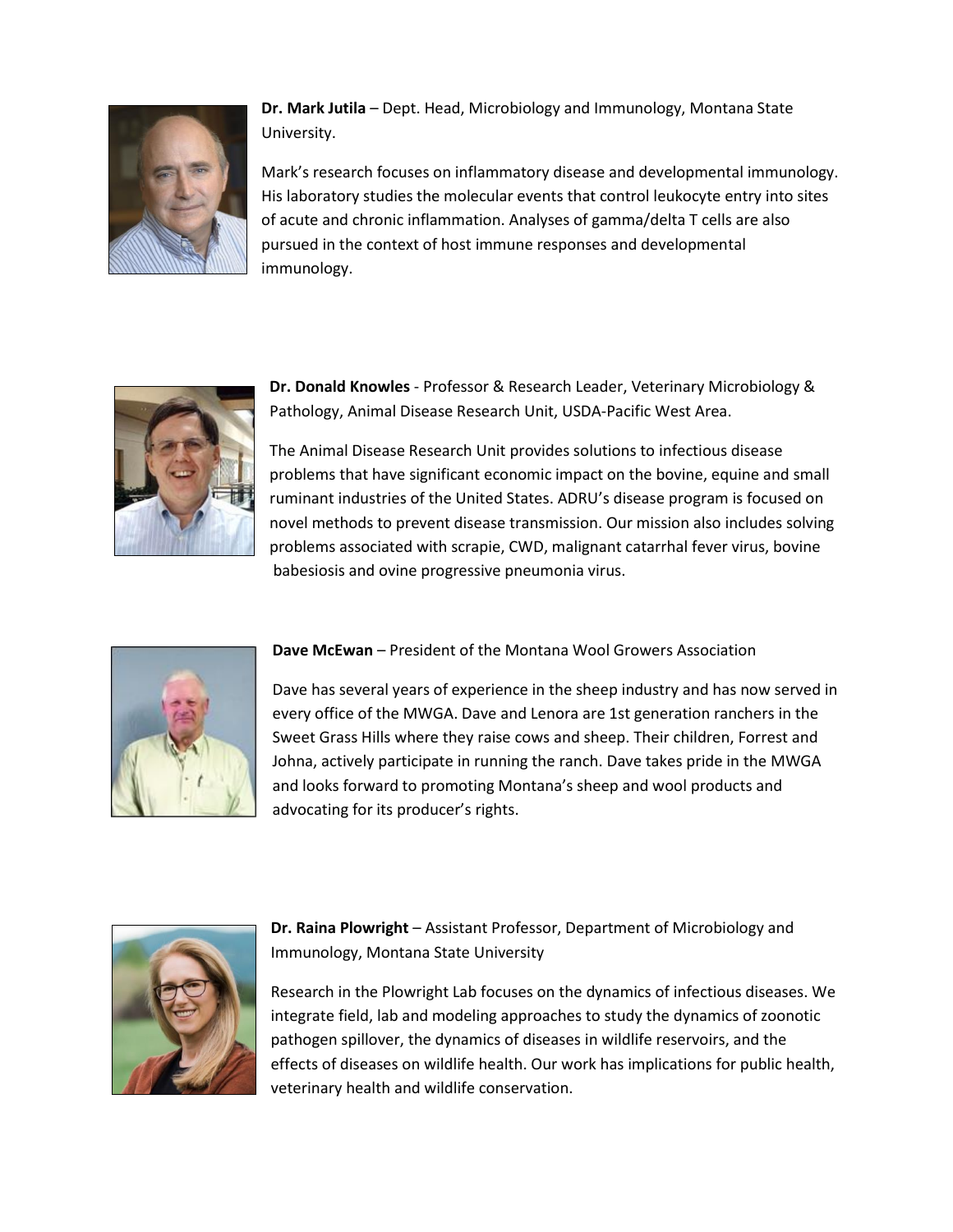

**Dr. Jennifer Ramsey** – Wildlife Veterinarian, Montana Fish, Wildlife & Parks

Jennifer is the wildlife veterinarian for the Montana Department of Fish, Wildlife & Parks and leads the agency's wildlife health program, which seeks to provide useful insight to wildlife managers regarding factors that impact the health of Montana's wildlife populations.



**Dr. Helen Schwantje** – Wildlife Veterinarian, BC Ministry of Forests, Lands and Natural Resource Operations.

Helen graduated from the Western College of Veterinary Medicine in 1981, followed by practice in BC in mixed animals, zoo animal practice, and completed a Masters of Science in Veterinary Pathology in 1987 specializing in in wildlife diseases working on the evaluation of health status of bighorn sheep herds in the East Kootenay region of BC before becoming BC's wildlife vet in 1992. In her other life, she purchased a 100+ year old farm in 1986 where she has a live-offthe-land hobby raising domestic sheep and other edibles. Fortunately, her husband is a great cook.



**Dr. Whit Stewart** – Assistant Professor of Sheep and Wool Production Extension Sheep Specialist Montana State University

The extension program addresses the needs of Montana producers by providing programs, knowledge, and assistance to sheep ranchers in Montana and the Rocky Mountain region. A cooperative project between Montana Wool Growers and MSU is dedicated to non-traditional adjustment strategies that will increase the competitiveness of Montana's lamb and wool in the world market.



#### **Dr. Bret Taylor** – Animal Scientist, Agricultural Research Service

The mission of the USDA, ARS, Range Sheep Production Efficiency Research Unit, U.S. Sheep Experiment Station is to develop integrated methods for increasing production efficiency of sheep and to simultaneously improve the sustainability of rangeland ecosystems.